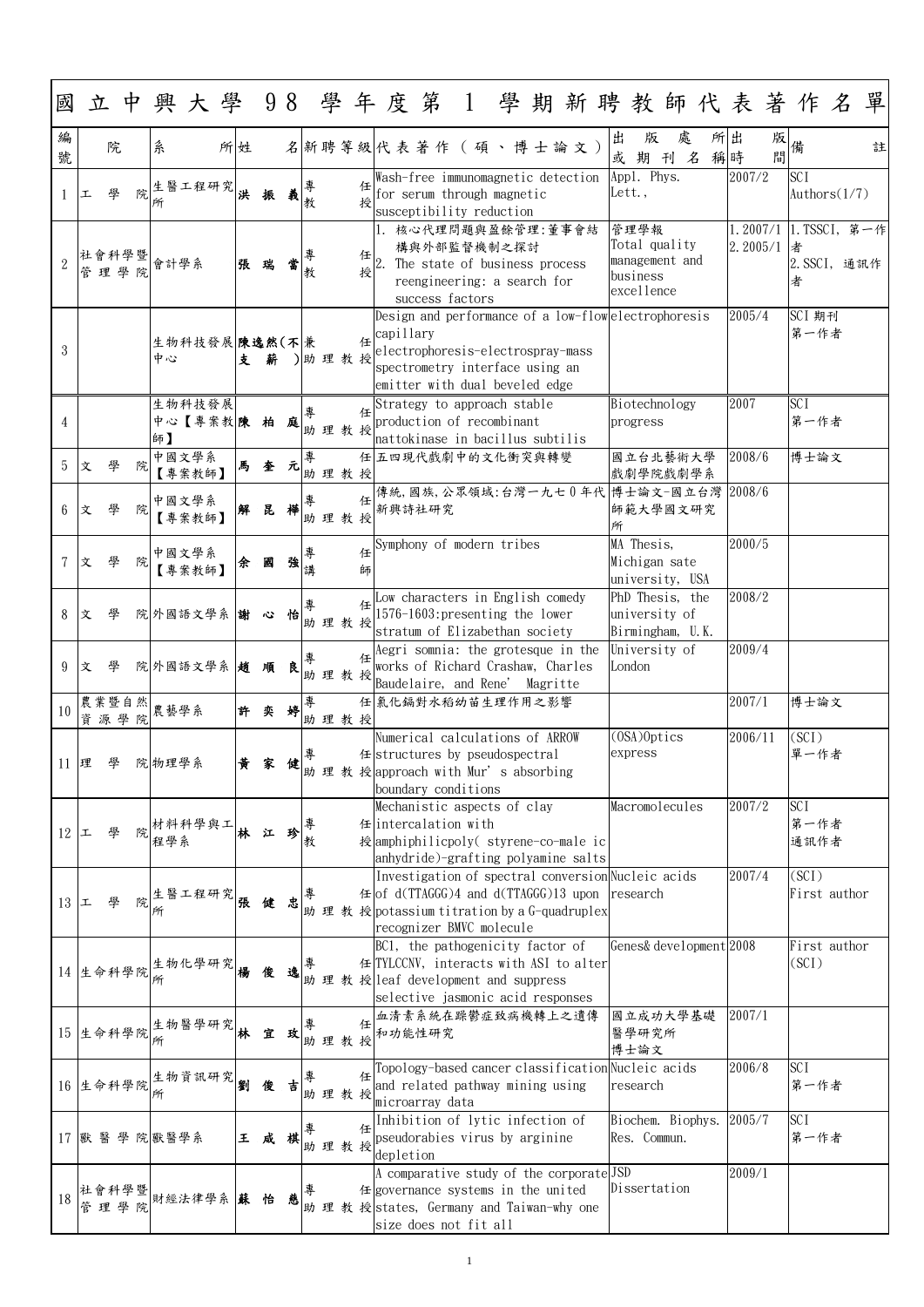| 國           |                        |   |        |                  |    |   |      |                          |        |      |   |          |                                                                                                                                                                       |  |  |                                                         |        |                                     |   |  |          |                 |         | 立中興大學 98 學年度第 1 學期新聘教師代表著作名 | 單 |
|-------------|------------------------|---|--------|------------------|----|---|------|--------------------------|--------|------|---|----------|-----------------------------------------------------------------------------------------------------------------------------------------------------------------------|--|--|---------------------------------------------------------|--------|-------------------------------------|---|--|----------|-----------------|---------|-----------------------------|---|
| 編<br>號      | 院                      |   | 糸      |                  | 所姓 |   |      |                          |        |      |   |          | 名新聘等級代表著作(碩、博士論文)                                                                                                                                                     |  |  |                                                         | 出<br>或 | 版<br>期刊名                            | 處 |  | 所出<br>稱時 |                 | 成備<br>間 |                             | 註 |
| 19          | 社會科學暨<br>理學院<br>管      |   | 行銷學系   |                  |    | 王 | 志    | 軒                        | 專      | 助理教授 | 任 |          | Outlier identification and market<br>segmentation using kernel-based<br>clustering techniques                                                                         |  |  |                                                         |        | Expert systems<br>with applications |   |  |          | 2009/3          |         | <b>SCI</b><br>第一作者          |   |
| 20          | 社會科學暨<br>行銷學系<br>管理學院  |   |        |                  |    |   | 王建   | 富                        | 專      |      |   |          | 任 Operational strategies for<br>助理教授 single-stage crossdocks                                                                                                          |  |  |                                                         |        | University of<br>California, Irvine |   |  |          | 2008/12         |         | 博士論文                        |   |
| 21          | 社會科學暨<br>管理學院          |   | 會計學系   |                  |    | 尤 | 隨    | 樺                        | 專<br>副 | 教    |   |          | An empirical investigation on the<br>$# $ economic consequences of customer<br>授 <sub>satisfaction</sub>                                                              |  |  | Total quality<br>management &<br>business<br>excellence |        |                                     |   |  | 2007/7   | 單一作者<br>SSCI 期刊 |         |                             |   |
| 22          | 社會科學暨<br>管理學院          |   | 會計學系   |                  |    | 紀 | 信    | 羲                        | 專      |      |   |          | 任 股市對創新活動的評價是否具有效率性? 會計評論<br>助理教授 從研發效率與內部人交易論析                                                                                                                       |  |  |                                                         |        |                                     |   |  |          | 2007/7          |         | TSSCI,<br>通訊作者              |   |
| 23          | 社會科學暨國際政治研究<br>管理學院所   |   |        |                  |    | 廖 | 舜    | 右                        | 專      |      |   |          | 任 Thomas Kuhn 與 Imre Lakatos 有關國際 政治科學論叢<br>助理教授關係理論的爭論                                                                                                               |  |  |                                                         |        |                                     |   |  |          | 2006/9          |         | <b>TSSCI</b>                |   |
| 24          | 社會科學暨 電子商務研究<br>管理學院所  |   |        |                  |    | 鄭 | 菲    | 菲                        | 專      |      |   |          | The effect of online store atmosphereBehavior and<br>任 on consumer' s emotional<br> 助 理 教 授 responses—an experimental study of technology<br>music and colour         |  |  |                                                         |        | information                         |   |  |          | 2008/11         |         | <b>SSCI</b><br>第一作者         |   |
| 25          | 社會科學暨教師專業發展<br>管理學院研究所 |   |        |                  |    | 吳 | 勁    | 甫                        | 專      |      |   |          | 任 競值架構應用在國民小學校長領導行為<br>助理教授與學校組織效能關係之研究                                                                                                                               |  |  |                                                         |        | 教育政策論壇                              |   |  |          | 2006/5          |         | <b>TSSCI</b>                |   |
| 26          | 學<br>文                 | 院 |        | 中國文學系<br>【專案教師】  |    | 吳 | 鑒    | 益                        | 講      |      |   | 師作為主     | 任 現代詩從物象到意象的藝術-以簡政珍詩 國立中興大學                                                                                                                                           |  |  |                                                         |        |                                     |   |  |          | 2007/6          |         | 碩士論文                        |   |
| $27 \times$ | 學                      | 院 |        | 中國文學系<br>【專案教師】  |    | 楊 | 孟    | 珠                        | 兼<br>講 |      | 師 |          | 任 閉鎖時空.空白經驗-袁哲生小說研究                                                                                                                                                   |  |  |                                                         |        | 中興大學中國文學<br>系碩士論文                   |   |  |          | 2006/6          |         | 碩士論文                        |   |
| $28 \times$ |                        |   | 外國語文學系 | 進修學士班            |    | 王 | 銘    | 鋒 $\vert^{\textstyle\#}$ | 诋      |      |   |          | 任Agatha Christie: detective stories   國立政治大學英文   2008/6<br>助理教授 and modernity                                                                                         |  |  |                                                         | 糸      |                                     |   |  |          |                 |         |                             |   |
| 29 文        | 學                      |   | 外國語文學系 | 進修學士班            |    |   | 國    | 豪                        | 兼<br>講 |      | 師 |          | An analysis of the "communicative<br>approach based" textbooks in<br>Taiwanese senior high schools                                                                    |  |  |                                                         |        |                                     |   |  |          | 2002            |         |                             |   |
| 30 文        |                        |   |        | 外國語文學系<br>進修學士班  |    | 郭 | 欣    | 茹                        | 兼<br>講 |      |   |          | 任 身體政治之病理學:薇拉.凱瑟〈保羅的案 〈傅柯與文學〉<br>師 例分析>中的生命權力                                                                                                                         |  |  |                                                         |        | 臺北:書林                               |   |  |          | 2008/2          |         | 書籍論文                        |   |
| 31 文        | 學                      |   |        | 外國語文學系<br>進修學士班  |    | 張 | 旭    | 琪                        | 兼<br>講 |      | 師 | writing  | Two Taiwanese graduate students,<br>perspectives on their own academic                                                                                                |  |  |                                                         |        | <b>WV TESOL</b>                     |   |  |          | 2005            |         |                             |   |
|             | 32 獸 醫 學 院 獸醫學系        |   |        |                  |    | 林 | 以 樂兼 |                          |        |      |   |          | From collagen to tenocyte: how the<br>任 equine superficial digital flexor<br>(不支薪)助 理 教 授 tendon respons to physiologic<br>challenges and physical therapy            |  |  |                                                         |        | Ridderprint<br>offsetdrukkerijBV    |   |  |          | 2005/12         |         |                             |   |
| 33          | 社會科學暨會計學系進修<br>管理學院學士班 |   |        |                  |    | 吳 | 憲    | 珠                        | 兼<br>教 |      |   | 授secrets | $#$ Visual secret sharing for multiple                                                                                                                                |  |  |                                                         |        | Pattern<br>recognition              |   |  |          | 2008/12         |         | 第二作者<br>通訊作者                |   |
| 34          | 社會科學暨會計學系進修<br>管理學院學士班 |   |        |                  |    | E | 惠    | 民                        | 兼<br>副 | 教    | 授 |          | 任由力霸企業舞弊案論會計師舞弊                                                                                                                                                       |  |  |                                                         | 刊      | 會計與財金研究月                            |   |  |          | 2009/6          |         | 第一作者                        |   |
| 35          | 社會科學暨會計學系進修<br>管理學院學士班 |   |        |                  |    | 黄 | 瓊    | 瑶                        | 兼      |      |   | 助理教授為實證  | 任探討信任之前置因素與結果-以醫藥產業 交大管理學報                                                                                                                                            |  |  |                                                         |        |                                     |   |  |          | 2007/6          |         | 通訊作者                        |   |
| 36          | 社會科學暨會計學系進修<br>管       |   | 理學院學士班 |                  |    | 陶 | 鴻    | 文                        | 兼<br>講 |      |   |          | 任 經濟附加價值(EVA). 現金附加價值(CVA) 國立中正大學<br>師與股價報酬關聯性之研究                                                                                                                     |  |  |                                                         |        |                                     |   |  |          |                 |         | 碩士論文                        |   |
| 37          | 社會科學暨會計學系進修<br>管理學院學士班 |   |        |                  |    | 張 | 字    | 信                        | 兼<br>講 |      |   |          | 任 產業群聚. 租稅環境與移轉計價對企業全 國立中興大學<br>師 球佈局決策之影響                                                                                                                            |  |  |                                                         |        |                                     |   |  |          | 2005/12         |         | 碩士論文                        |   |
| 38          |                        |   |        | 通識教育中心 林 怡       |    |   |      | 瀿                        | 專      |      |   |          | 任Knockoff:a cultural biography of<br>助理教授transnational counterfeit goods                                                                                              |  |  |                                                         |        | 哈佛大學                                |   |  |          | 2009/5          |         | 博士學位論文                      |   |
| 39          |                        |   |        | 通識教育中心 廖 瑩       |    |   |      | 芝                        | 重      |      |   |          | 臺灣性文藝復興-解嚴後台灣[另一種電<br>影 與前衛劇場<br>任The renaissance of Taiwaneseness:<br>助 理 教 授 Taiwanese alternative cinema and<br>avant-garde theatre in the<br>post-martial law era |  |  |                                                         |        | 英國蘭開斯特大學                            |   |  |          | 2008/2          |         | 博士學位論文                      |   |
| 40          |                        |   |        | 通識教育中心<br>【專案教師】 |    |   | 張文俐講 |                          |        |      | 師 | learning | Scaffolding prompts and web<br>concordancer as support to language 教學所                                                                                                |  |  |                                                         |        | 國立交通大學英語                            |   |  |          | 2008/7          |         | 碩士論文                        |   |